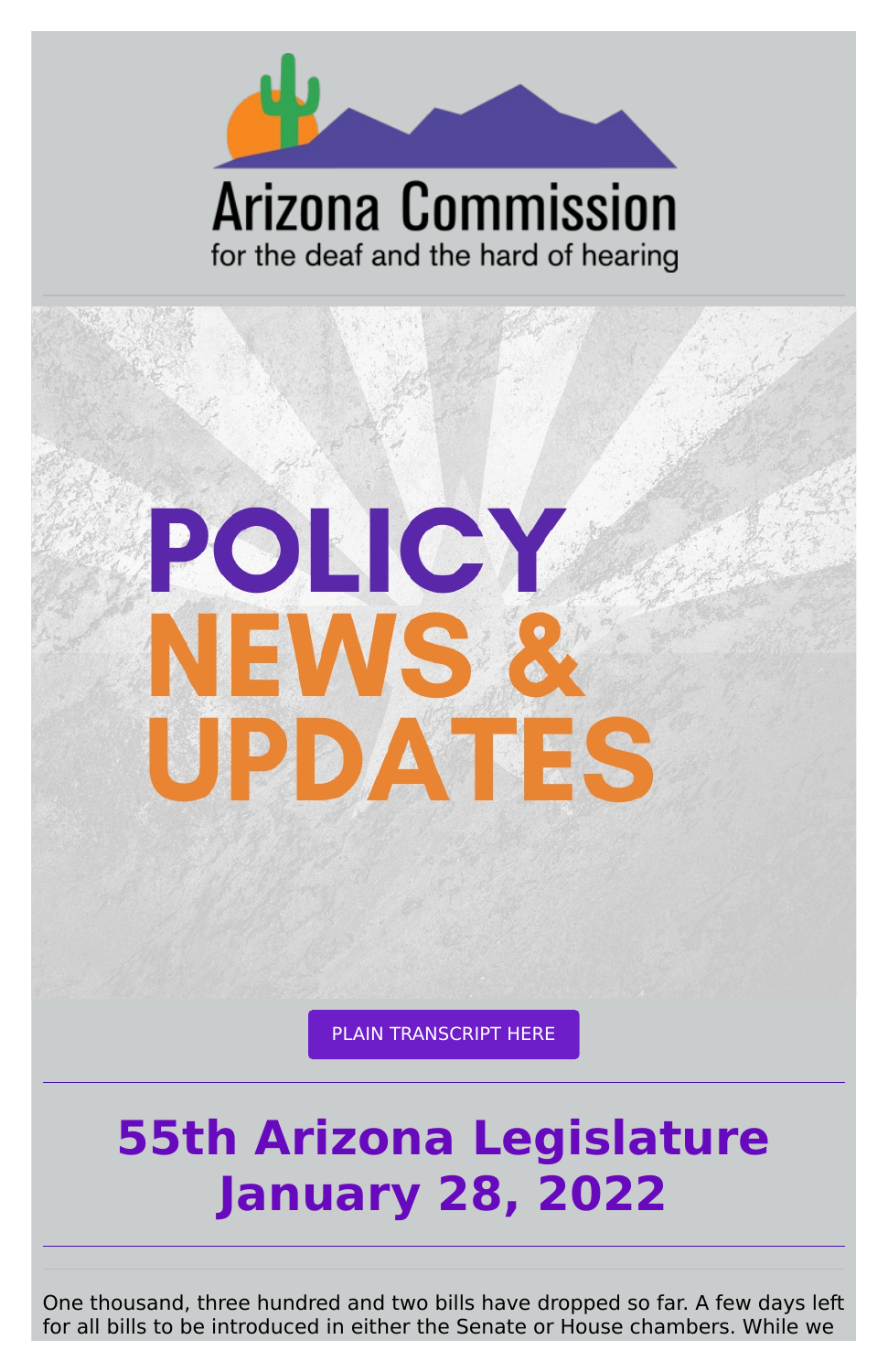have not done the official count, there appears to be large amount of bills dropped dealing with education and voting. This is in addition to what we mentioned in last week's update.

There has not been much activity in the Senate and House Health and Human Services committees so far. Those are the two committees that most impact the lives of the Deaf, Hard of Hearing and DeafBlind communities. But there has been a lot of activity in Government and Education committees in both of the chambers.

This past week several election and education related bills were heard. Some, if not many very controversial. For example, **SB [1133](https://apps.azleg.gov/BillStatus/BillOverview/76452)** would prohibit all cities and school district elections from being all mail ballots. Meaning, in those election races, voters would be required to vote in person at a polling place.

When bills like these are being debated in [committee,](https://www.azleg.gov/findmylegislator/) YOUR ELECTED OFFICIALS need to hear from you! They need to know that there is a person behind every story ACDHH shares when we go down and ask them to vote no (or in other cases yes). We cannot do it alone! We need you to email your state Senator or Representative to hear directly from YOU too about the impacts their votes will have on you.

HB [2031](https://www.azleg.gov/legtext/55leg/2R/bills/HB2031P.pdf) higher education, individuals with a disability Sponsored by Rep. Udall (LD-25)

Bills like this impact the Deaf, Hard of Hearing and DeafBlind communities directly. Every election we hear stories of how overwhelmingly and frustrating in person voting can be; stories from folks like you who share how mail-in ballot elections are less stressful when voting from the comfort of your home.

**Join us next week on our YouTube channel @AzCDHH where we will be discussing how you can get involved this coming legislative session!**

# **BILLS WE ARE WATCHING**

"Community colleges" (defined elsewhere in statute) and universities under the jurisdiction of the Arizona Board of Regents are required to adopt policies that are transparent and explicit about the process by which the university or community college determines eligibility for accommodations for an individual with a disability, and that make any of a list of specified documents sufficient to establish that an individual is an individual with a disability.

**Passed House Committee of the Whole 1/27/2022 (55-1-0). Transmitted to Senate.**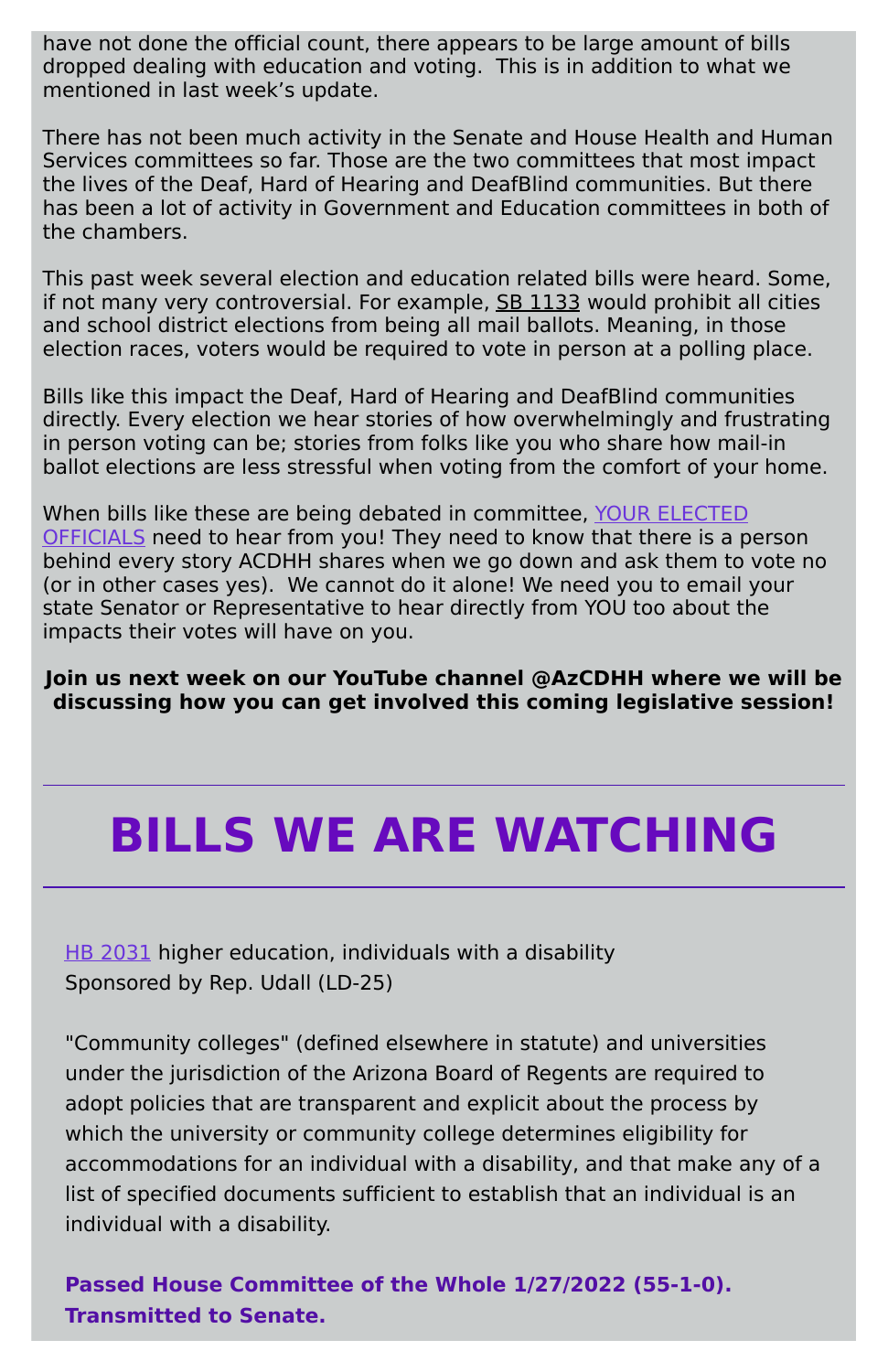HB [2436](https://www.azleg.gov/legtext/55leg/2R/bills/HB2436P.pdf) ADA state coordinator Sponsored by Rep. Longdon (LD-24)

The Governor's Office of Equal Opportunity is required to hire a full-time statewide Americans with disabilities coordinator to implement an annual plan to carry out the requirements of the Americans with Disabilities Act in Arizona. Appropriates \$100,000 and 1 FTE position from the general fund in FY2022-23 to the Office for the coordinator.

#### **Assigned to House Health and Human Services and Appropriations Committee.**

[HB2565](https://www.azleg.gov/legtext/55leg/2R/bills/HB2565P.pdf) ASDB; revisions Sponsored by Rep. Udall (LD-25)

HB [2566](https://www.azleg.gov/legtext/55leg/2R/bills/HB2566P.pdf) special education vouchers; amount Sponsored by Rep. Udall (LD-25)

HB [2454](https://www.azleg.gov/legtext/55leg/2R/bills/HB2454P.pdf) statutory conformity; property tax exemptions Sponsored by Rep. Carter (LD-8)

Various changes to statues relating to the Arizona State Schools for the Deaf and Blind (ASDB). The ASDB is required to hold a placement meeting for a child enrolled in a campus-based model at least annually, and is required to invite a representative of the child's home school district. If a determination is made that the ASDB is no longer the least restrictive environment, the home school district shall enroll the child. Expands the membership of the placement and evaluation team.

#### **Assigned to House Education committee.**

Establishes amounts for special education institutional vouchers for students enrolled in a campus-based program at the Arizona State Schools for the Deaf and Blind.

#### **Assigned to House Education and Appropriations committee.**

Exempts the property of veterans with service or nonservice connected disabilities who are Arizona residents from taxation, with an allowed exemption amount of \$4,200 multiplied by the percentage of the veteran's disability, as rated by the U.S. Department of Veterans Affairs, if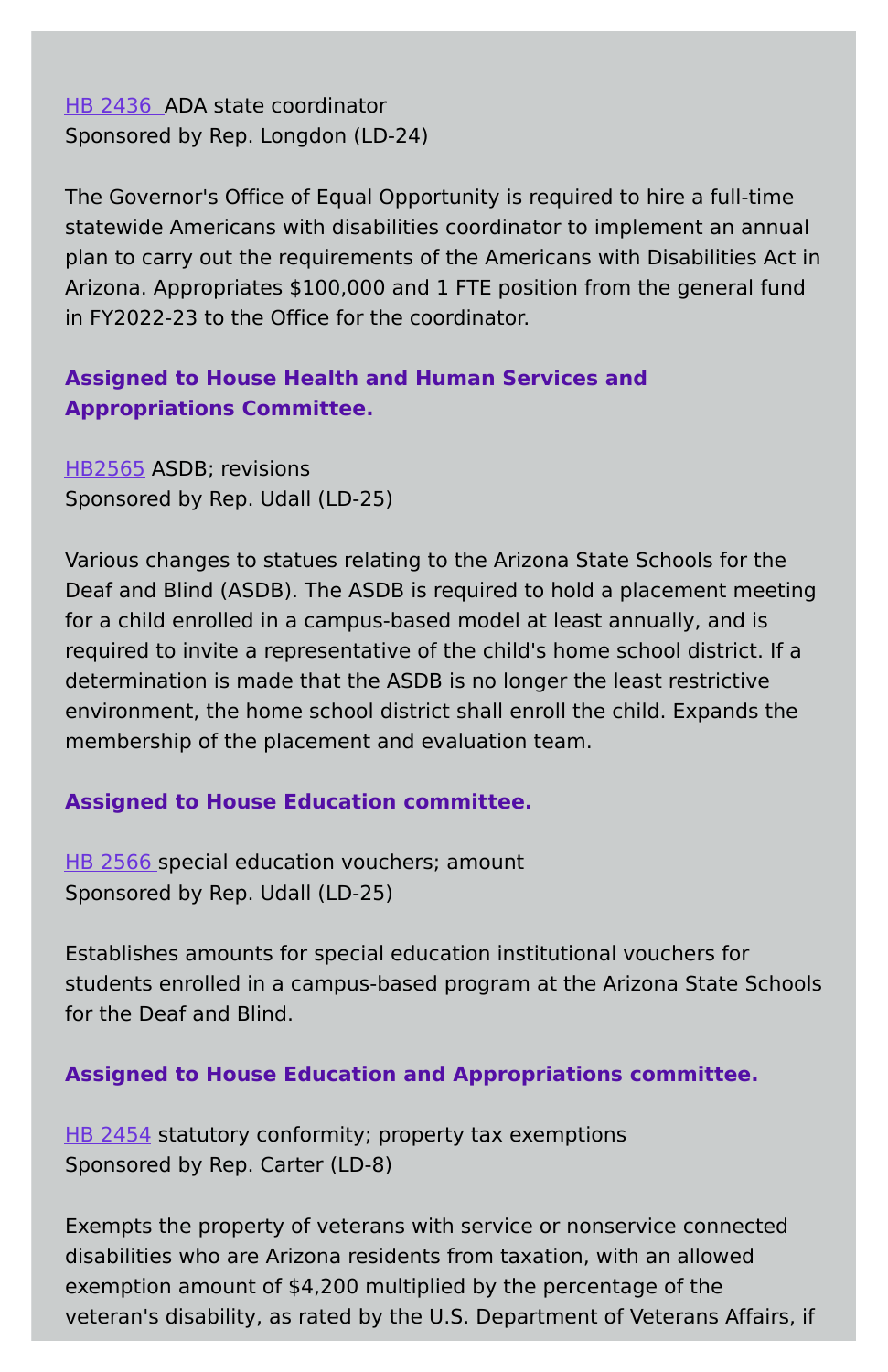the person's total assessment does not exceed \$30,000. The exemption limit for property of widows, widowers and persons with total and permanent disabilities is increased to \$4,200, from \$3,000, if the person's' total assessment does not exceed \$30,000, increased from \$20,000. Also makes various changes to property tax statutes in order to conform to proposed changes to property tax exemptions contained in the state Constitution. Conditionally enacted on the state Constitution being amended by a vote of the people at the next general election to consolidate and reorganize provisions relating to exemptions from property taxation.

SB [1058](https://www.azleg.gov/legtext/55leg/2R/bills/SB1058P.pdf) drive up voting prohibited Sponsored by Sen. Rogers (LD-6)

#### **Assigned to House Ways and Means Committee.**

The county recorder or officer in charge of elections is prohibited from allowing a voter to receive a ballot and vote from a vehicle or other conveyance, and from using a ballot drop box except inside a polling place or voting center or the county recorder's or election department's offices. Appropriately trained election workers are required to monitor ballot drop boxes.

#### **Assigned to Senate Government committee.**

SB [1199](https://www.azleg.gov/legtext/55leg/2R/bills/SB1199P.pdf) Alzheimer's; dementia; advisory council Sponsored by Sen. Gray (LD-21)

Establishes the 17-member Alzheimer's Disease and Other Dementias Advisory Council to examine the needs of individuals who have been diagnosed with Alzheimer's disease or other dementias, the services available in Arizona for those individuals, and the ability of health care providers and facilities to meet the current and future needs of those individuals. By 18 months after the effective date of this legislation, the Council is required to submit a new State Alzheimer's Plan to the Governor and the Legislature. The Council is required to submit a report on the status of implementing the Plan and any recommendations for implementation to the Governor and the Legislature by February 1 of each year.

**Assigned to Senate Health and Human Services committee. ACDHH has requested an amendment to this bill to include ACDHH as <sup>a</sup> representative on the advisory council. Request**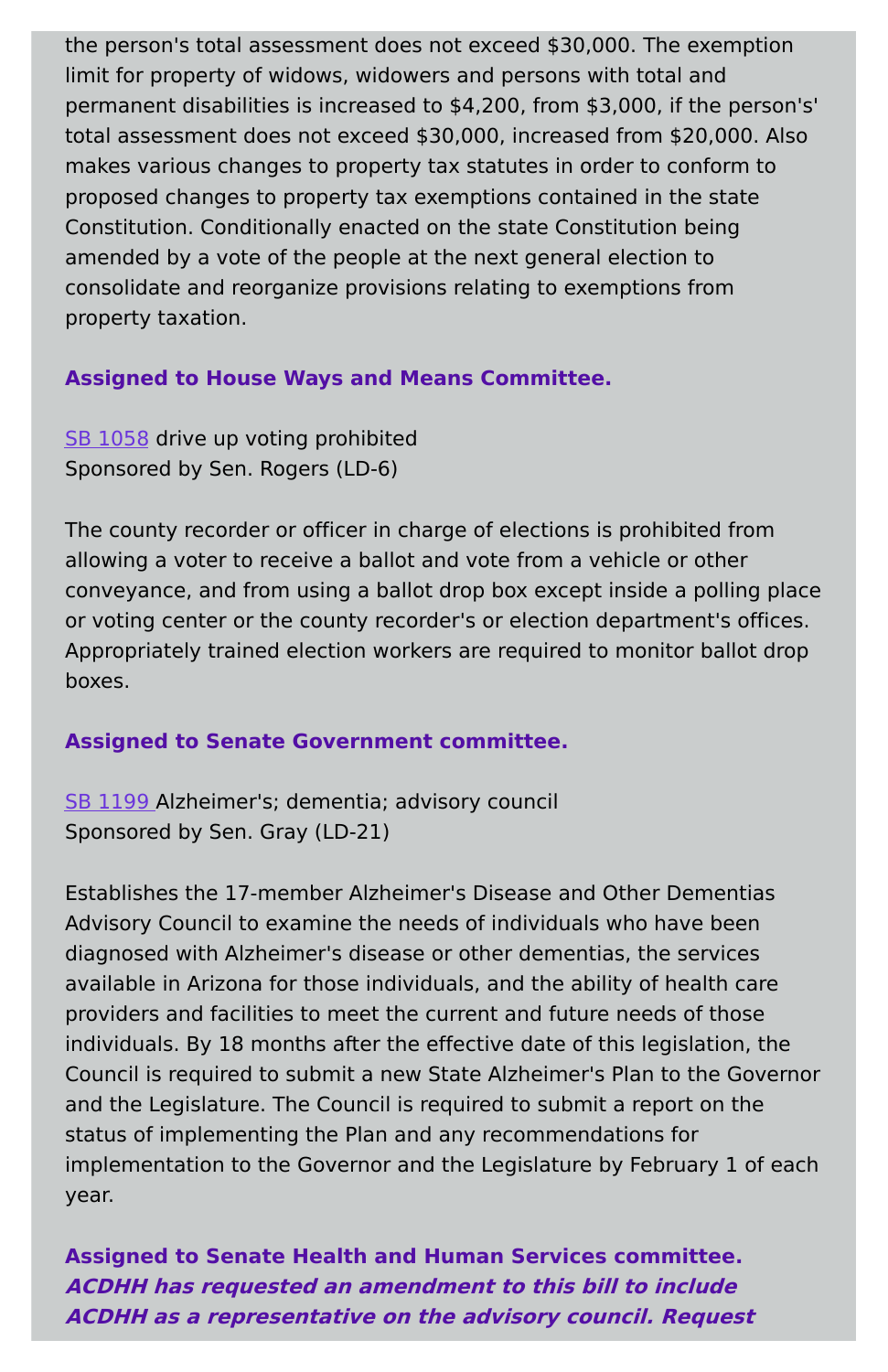#### **pending from the Sponsor.**

SB [1133](https://www.azleg.gov/legtext/55leg/2R/bills/SB1133P.pdf) schools; cities; all mail prohibited Sponsored by Sen. Rogers (LD-6)

Municipalities and school districts are prohibited from conducting a mail ballot election. Effective January 1, 2023.

**Assigned to Senate Government and Education committee. Passed Senate Government 1/24/2022 (4-3-0). Pending Senate Education committee agenda.**

## **WORDS. SO MANY WORDS.**



Sometimes it feels like there are so many weird words in policy.

Have you ever wondered what a specific phrase or a word used to describe the legislative process means? Ever wondered how all of this policy stuff works?

We do! ALL. THE. TIME.

What the heck is COW? COW stands for Committee of the Whole. COW is a legislative procedure that started way back when. Like King of England House of Commons 1600's way back when.

While the process of COW has changed many times since the 1600's, it has remained largely intact of its purpose. During COW is when all members come together to debate, discuss, or propose an amendment to a specific bill being heard in the chamber.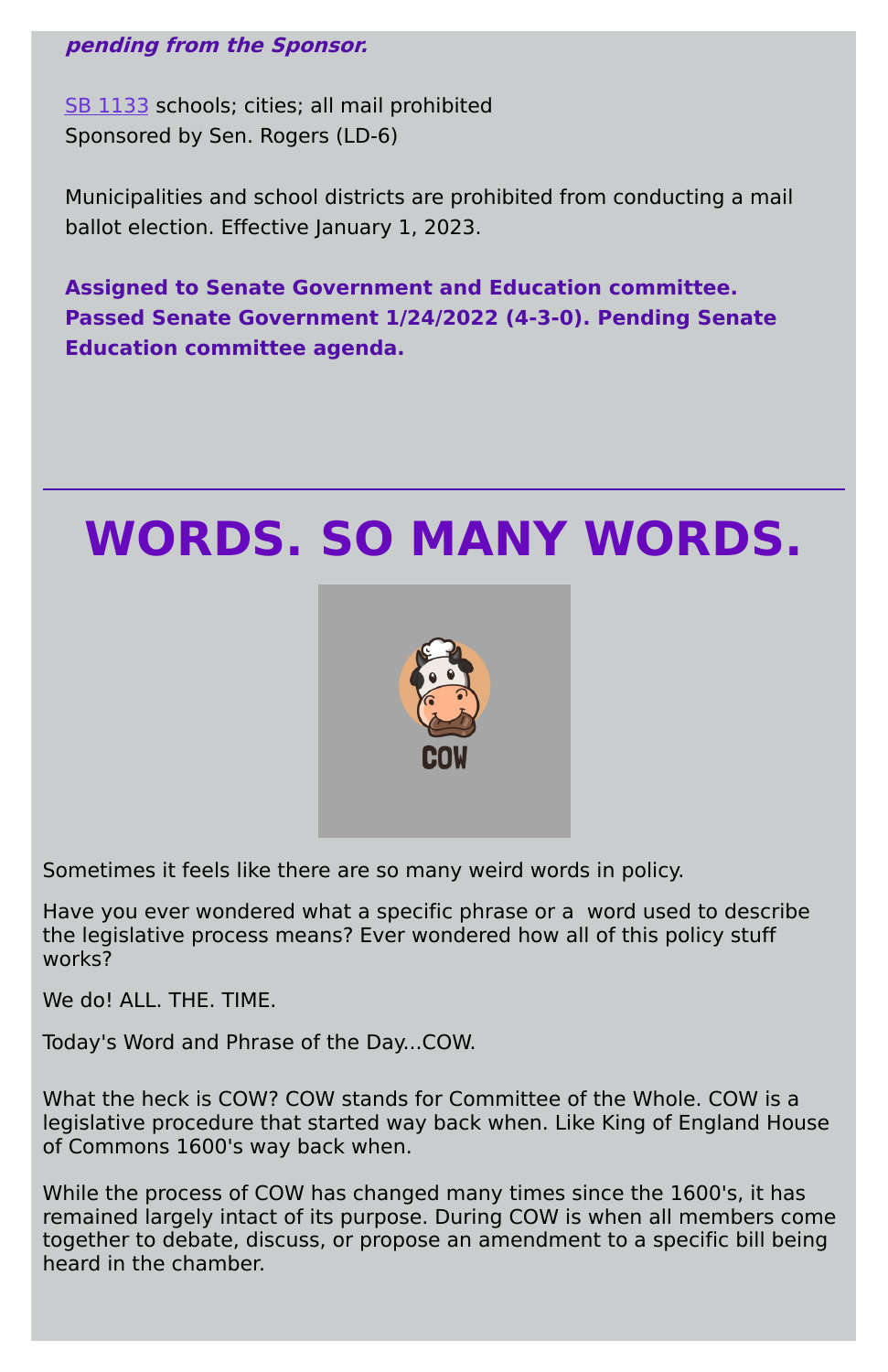**Do you want to know the meaning behind a policy word or legislative process? Send us an email at info@acdhh.az.gov with the subject line: I want to know.**

Have a question about a bill? Curious about the legislative process? Want to know how to contact your Legislator?

**We will answer in an upcoming policy update.**

# CDHH Legislative Update **BIWEEKLY ON FRIDAY MORNINGS** @AZCDHH YOUTUBE

ASL Interpreters and CART provided





for the deaf and the hard of hearing

## **Next Airing February 4th at 9:00am**